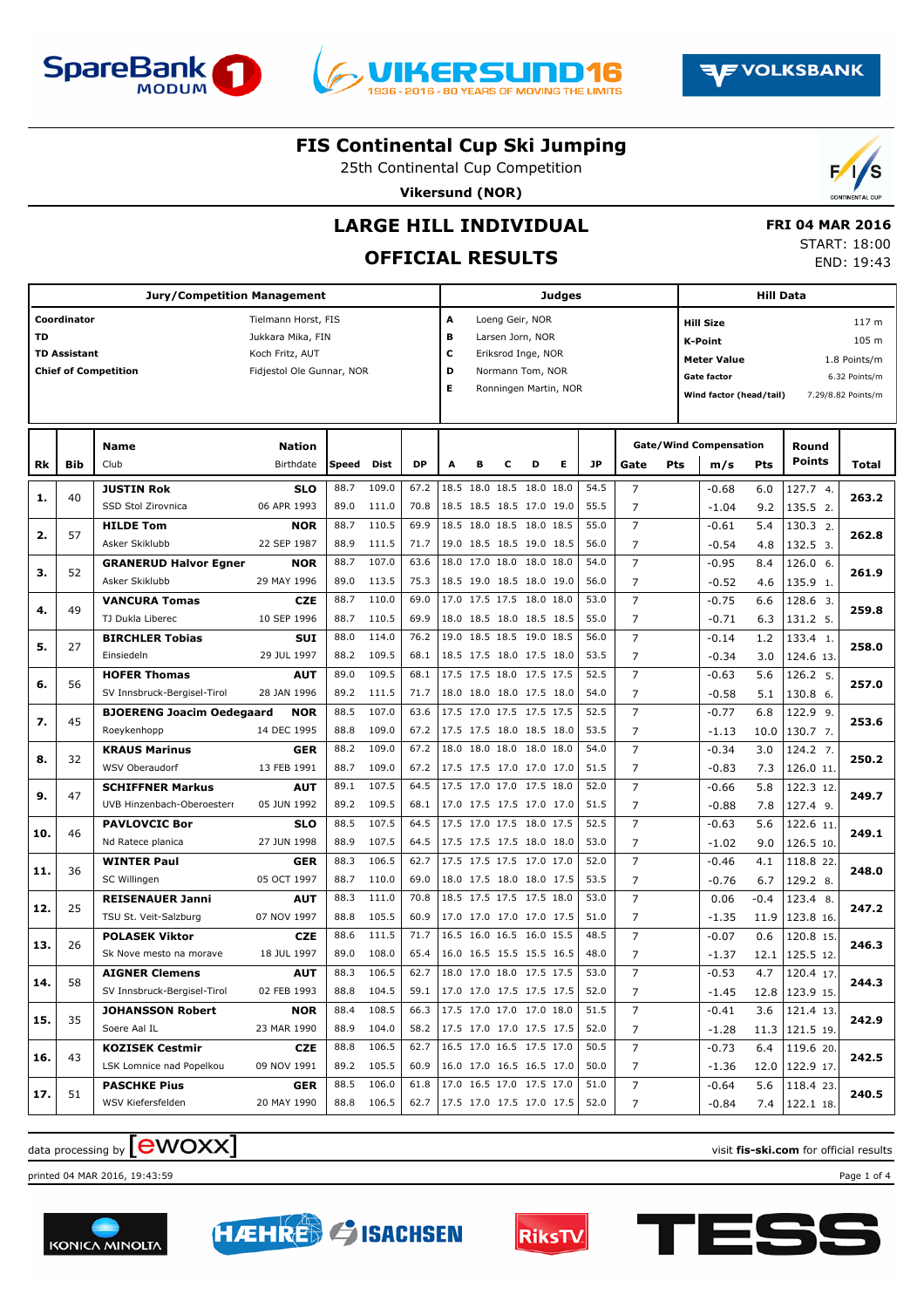





#### **FIS Continental Cup Ski Jumping**

25th Continental Cup Competition

**Vikersund (NOR)**



#### **LARGE HILL INDIVIDUAL**

## **OFFICIAL RESULTS**

|  | <b>FRI 04 MAR 2016</b> |
|--|------------------------|
|  | START: 18:00           |
|  | FND 19.43              |

|     |              |                                  |                            |       |             |           |      |   |                          |   |   |           |                |     |                                      |            |                        | LIVD. 19.43  |
|-----|--------------|----------------------------------|----------------------------|-------|-------------|-----------|------|---|--------------------------|---|---|-----------|----------------|-----|--------------------------------------|------------|------------------------|--------------|
| Rk  | <b>Bib</b>   | <b>Name</b><br>Club              | <b>Nation</b><br>Birthdate | Speed | <b>Dist</b> | <b>DP</b> | A    | в | c                        | D | Е | <b>JP</b> | Gate           | Pts | <b>Gate/Wind Compensation</b><br>m/s | <b>Pts</b> | Round<br><b>Points</b> | <b>Total</b> |
|     |              |                                  |                            |       |             |           |      |   |                          |   |   |           |                |     |                                      |            |                        |              |
| 18. | 53           | <b>BARTOL Tilen</b>              | <b>SLO</b>                 | 88.7  | 103.0       | 56.4      |      |   | 17.0 16.5 17.0 17.5 17.5 |   |   | 51.5      | $\overline{7}$ |     | $-0.84$                              | 7.4        | 115.3 27.              | 239.5        |
|     |              | SSK Sam Ihan                     | 17 APR 1997                | 88.6  | 110.0       | 69.0      |      |   | 18.0 17.0 17.5 17.5 18.0 |   |   | 53.0      | $\overline{7}$ |     | $-0.25$                              | 2.2        | 124.2 14.              |              |
| 19. | 55           | <b>TOLLINGER Elias</b>           | <b>AUT</b>                 | 88.9  | 106.5       | 62.7      |      |   | 16.5 17.0 17.0 17.0 17.0 |   |   | 51.0      | $\overline{7}$ |     | $-0.69$                              | 6.1        | 119.8 19.              | 238.3        |
|     |              | SV Innsbruck-Bergisel-Tirol      | 25 MAR 1995                | 89.3  | 103.0       | 56.4      |      |   | 17.5 17.5 17.0 17.0 18.0 |   |   | 52.0      | $\overline{7}$ |     | $-1.15$                              |            | $10.1$ 118.5 21.       |              |
| 20. | 22           | <b>BRASME Paul</b>               | <b>FRA</b>                 | 88.1  | 110.0       | 69.0      |      |   | 18.0 17.0 18.0 18.0 18.0 |   |   | 54.0      | $\overline{7}$ |     | 0.03                                 | $-0.2$     | 122.8 10.              | 237.2        |
|     |              | <b>U.S VENTRON</b>               | 03 AUG 1997                | 88.8  | 100.0       | 51.0      |      |   | 16.5 16.5 17.0 17.5 17.0 |   |   | 50.5      | $\overline{7}$ |     | $-1.46$                              |            | 12.9 114.4 24.         |              |
|     |              | <b>LINDVIK Marius</b>            | <b>NOR</b>                 | 88.3  | 108.5       | 66.3      |      |   | 18.0 17.5 17.5 18.0 18.5 |   |   | 53.5      | $\overline{7}$ |     | $-0.09$                              | 0.8        | 120.6 16.              |              |
| 21. | 31           | Raelingen Skiklubb               | 27 JUN 1998                | 88.6  | 101.5       | 53.7      |      |   | 16.5 17.0 16.5 17.5 17.0 |   |   | 50.5      | $\overline{7}$ |     | $-1.30$                              |            | 11.5 115.7 22.         | 236.3        |
|     |              | <b>EISENBICHLER Markus</b>       | <b>GER</b>                 | 88.4  | 107.0       | 63.6      | 10.0 |   | 8.5 10.5 10.0 10.5       |   |   | 30.5      | $\overline{7}$ |     | $-0.92$                              | 8.1        | 102.2 46.              |              |
| 22. | 50           | <b>TSV Siegsdorf</b>             | 03 APR 1991                | 88.5  | 116.0       | 79.8      |      |   | 16.5 17.0 17.0 16.5 16.5 |   |   | 50.0      | $\overline{7}$ |     | $-0.20$                              | 1.8        | 131.6 4.               | 233.8        |
|     |              | <b>ROEE Espen</b>                | <b>NOR</b>                 | 88.7  | 103.0       | 56.4      |      |   | 17.0 16.5 16.5 17.5 16.5 |   |   | 50.0      | $\overline{7}$ |     | $-0.70$                              | 6.2        | 112.6 30.              |              |
| 23. | 48           | Tolga IL                         | 26 JUL 1993                | 88.7  | 109.0       | 67.2      |      |   | 17.0 17.5 17.0 18.0 17.0 |   |   | 51.5      | $\overline{7}$ |     | $-0.26$                              | 2.3        | 121.0 20.              | 233.6        |
|     |              | <b>POGRAJC Andraz</b>            | <b>SLO</b>                 | 88.4  | 105.0       | 60.0      |      |   | 17.0 16.0 16.5 16.5 17.5 |   |   | 50.0      | $\overline{7}$ |     | $-0.68$                              | 6.0        | 116.0 25.              |              |
| 24. | 42           | SK Zagorje                       | 26 SEP 1991                | 88.5  | 106.0       | 61.8      |      |   | 15.5 16.5 16.5 16.5 16.5 |   |   | 49.5      | $\overline{7}$ |     | $-0.37$                              | 3.3        | 114.6 23.              | 230.6        |
|     |              | <b>SCHULER Andreas</b>           | <b>SUI</b>                 | 88.5  | 108.0       | 65.4      |      |   | 17.0 17.0 17.5 17.0 17.0 |   |   | 51.0      | $\overline{7}$ |     | $-0.28$                              | 2.5        | 118.9 21.              |              |
| 25. | 33           | Einsiedeln                       | 30 DEC 1995                | 88.7  | 101.0       | 52.8      |      |   | 17.0 16.5 16.5 15.0 16.5 |   |   | 49.5      | $\overline{7}$ |     | $-0.95$                              | 8.4        | 110.7 27.              | 229.6        |
|     |              | <b>TROFIMOV Roman Sergeevich</b> | <b>RUS</b>                 | 88.1  | 105.0       | 60.0      |      |   | 17.5 17.0 17.0 17.0 17.5 |   |   | 51.5      | $\overline{7}$ |     | $-0.15$                              | 1.3        | 112.8 29.              |              |
| 26. | 28           | Sdushor CSP N. Novgorod          | 19 NOV 1989                | 88.3  | 106.0       | 61.8      |      |   | 17.0 16.5 17.0 16.5 17.5 |   |   | 50.5      | $\overline{7}$ |     | $-0.24$                              | 2.1        | 114.4 24.              | 227.2        |
|     |              | <b>IWASA Yuken</b>               | <b>JPN</b>                 | 88.4  | 107.0       | 63.6      |      |   | 18.0 18.0 17.5 17.5 17.5 |   |   | 53.0      | $\overline{7}$ |     | 0.15                                 | $-1.1$     | 115.5 26.              |              |
| 27. | $\mathbf{1}$ | Sapporo Nihon Univ. High Sc      | 02 JUL 1999                | 88.6  | 103.0       | 56.4      |      |   | 17.0 16.5 17.0 16.5 17.0 |   |   | 50.5      | $\overline{7}$ |     | $-0.51$                              | 4.5        | 111.4 26.              | 226.9        |
|     |              | <b>PRISLIC Ernest</b>            | <b>SLO</b>                 | 88.5  | 108.0       | 65.4      |      |   | 17.0 17.0 17.0 17.0 17.5 |   |   | 51.0      | $\overline{7}$ |     | $-0.40$                              | 3.5        | 119.9 18.              |              |
| 28. | 34           | SK Zagorje                       | 30 SEP 1993                | 89.0  | 101.0       | 52.8      |      |   | 13.0 14.5 13.0 13.5 14.0 |   |   | 40.5      | $\overline{7}$ |     | $-1.35$                              |            | 11.9 105.2 29.         | 225.1        |
|     |              | <b>MIETUS Krzysztof</b>          | <b>POL</b>                 | 88.5  | 106.0       | 61.8      |      |   | 17.0 16.5 17.0 16.0 17.0 |   |   | 50.5      | $\overline{7}$ |     | $-0.34$                              | 3.0        | 115.3 27.              |              |
| 29. | 37           | AZS Zakopane                     | 08 MAR 1991                | 88.7  | 103.5       | 57.3      |      |   | 16.5 16.5 16.5 16.5 17.0 |   |   | 49.5      | $\overline{7}$ |     | $-0.31$                              | 2.7        | 109.5 28.              | 224.8        |
|     |              | <b>LEJA Krzysztof</b>            | <b>POL</b>                 | 88.5  | 107.0       | 63.6      |      |   | 18.0 17.5 17.5 18.0 18.5 |   |   | 53.5      | $\overline{7}$ |     | 0.00                                 | 0.0        | 117.1 24.              |              |
| 30. | 16           | AZS ZAKOPANE                     | 21 FEB 1996                | 88.6  | 99.0        | 49.2      |      |   | 16.0 16.0 16.0 16.0 16.5 |   |   | 48.0      | $\overline{7}$ |     | $-0.70$                              | 6.2        | 103.4 30.              | 220.5        |
|     |              | <b>STURSA Vojtech</b>            | <b>CZE</b>                 | 88.6  | 109.0       | 67.2      |      |   | 16.5 17.0 16.5 16.5 16.5 |   |   | 49.5      | $\overline{7}$ |     | $-0.52$                              | 4.6        | 121.3 14.              |              |
| 31. | 38           | Dukla Liberec                    | 03 AUG 1995                | 88.9  | 101.0       | 52.8      |      |   | 10.0 9.5 10.0 10.5 10.0  |   |   | 30.0      | $\overline{7}$ |     | $-0.96$                              | 8.5        | 91.3 31.               | 212.6        |
|     |              |                                  |                            |       |             |           |      |   |                          |   |   |           |                |     |                                      |            |                        |              |

|     |    | Not qualified for final round                                                             |      |       |      |                                 |                        |                |       |
|-----|----|-------------------------------------------------------------------------------------------|------|-------|------|---------------------------------|------------------------|----------------|-------|
| 32. | 15 | <b>AUT</b><br><b>STEINER Maximilian</b><br>WSV Bad Ischl-NTS-Oberoester<br>04 MAY 1996    | 88.9 | 104.5 | 59.1 | 17.5 17.0 17.0 17.5 17.5        | 7<br>52.0              | 0.3<br>$-0.03$ | 111.4 |
| 33. | 24 | <b>JPN</b><br><b>NAKAMURA Naoki</b><br>19 SEP 1996<br>Tokai Univ.                         | 88.7 | 105.0 | 60.0 | 17.0 17.0 16.5 16.5 17.0        | 7<br>50.5              | 0.3<br>$-0.03$ | 110.8 |
| 34. | 30 | <b>KAELIN Pascal</b><br><b>SUI</b><br>Einsiedeln<br>11 JAN 1993                           | 88.2 | 103.5 | 57.3 | 17.0 17.0 17.0 17.5 17.0        | 7<br>51.0              | $-0.18$<br>1.6 | 109.9 |
| 35. | 41 | <b>SLO</b><br><b>SEMENIC Anze</b><br><b>NSK TRZIC FMG</b><br>01 AUG 1993                  | 88.8 | 103.0 | 56.4 | 16.5 16.5 16.0 16.0 16.0        | $\overline{7}$<br>48.5 | $-0.53$<br>4.7 | 109.6 |
| 36. | 10 | <b>REVILLIOD BLANCHARD Noelig</b><br><b>FRA</b><br>20 DEC 1997<br>Les Contamines montjoie | 88.2 | 102.5 | 55.5 | 17.5 17.0 16.5 17.5 17.5        | 52.0<br>7              | 2.0<br>$-0.23$ | 109.5 |
| 37. | 54 | <b>GER</b><br><b>SIEGEL David</b><br>SV Baiersbronn<br>28 AUG 1996                        | 88.8 | 101.0 | 52.8 | $16.0$ 16.0 16.5 16.5 16.5 49.0 | 7                      | 7.2<br>$-0.82$ | 109.0 |

# data processing by **CWOXX** and  $\blacksquare$  and  $\blacksquare$  and  $\blacksquare$  and  $\blacksquare$  and  $\blacksquare$  and  $\blacksquare$  and  $\blacksquare$  and  $\blacksquare$  and  $\blacksquare$  and  $\blacksquare$  and  $\blacksquare$  and  $\blacksquare$  and  $\blacksquare$  and  $\blacksquare$  and  $\blacksquare$  and  $\blacksquare$  and  $\blacksquare$  and  $\blacks$

printed 04 MAR 2016, 19:43:59 Page 2 of 4







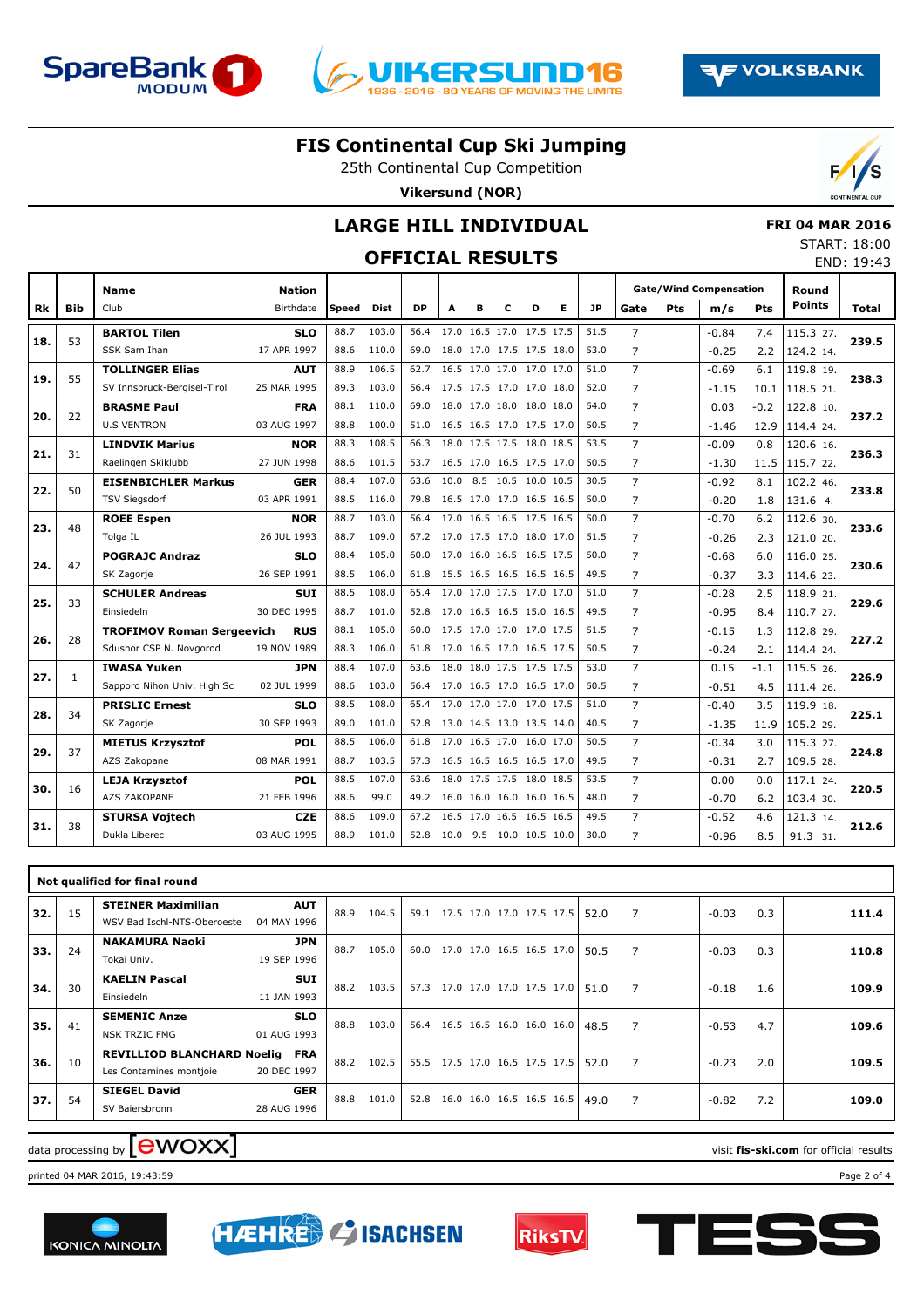





#### **FIS Continental Cup Ski Jumping**

25th Continental Cup Competition **Vikersund (NOR)**

### **LARGE HILL INDIVIDUAL**

### **OFFICIAL RESULTS**

|  | <b>FRI 04 MAR 2016</b> |
|--|------------------------|
|  | START: 18:00           |

|     |                |                                                 |                            |       | <b>OFFICIAL RESULTS</b> |           |                          |   |                          |   |    |           |                |            |                                      |            |                        | END: 19:43 |
|-----|----------------|-------------------------------------------------|----------------------------|-------|-------------------------|-----------|--------------------------|---|--------------------------|---|----|-----------|----------------|------------|--------------------------------------|------------|------------------------|------------|
| Rk  | <b>Bib</b>     | <b>Name</b><br>Club                             | <b>Nation</b><br>Birthdate | Speed | Dist                    | <b>DP</b> | A                        | в | c                        | D | E. | <b>JP</b> | Gate           | <b>Pts</b> | <b>Gate/Wind Compensation</b><br>m/s | <b>Pts</b> | Round<br><b>Points</b> | Total      |
|     |                |                                                 |                            |       |                         |           |                          |   |                          |   |    |           |                |            |                                      |            |                        |            |
| 38. | 44             | <b>HAMANN Martin</b><br>SG Nickelhuette Aue     | GER<br>10 APR 1997         |       | 88.3 101.5              | 53.7      |                          |   | 16.5 16.5 16.5 17.5 16.5 |   |    | 49.5      | $\overline{7}$ |            | $-0.65$                              | 5.7        |                        | 108.9      |
| 39. | 5              | <b>KUKULA Artur</b>                             | <b>POL</b>                 | 88.4  | 104.0                   | 58.2      |                          |   | 17.0 16.0 16.5 17.0 17.0 |   |    | 50.5      | $\overline{7}$ |            | 0.08                                 | $-0.6$     |                        | 108.1      |
|     |                | WSS Wisla<br><b>KALINICHENKO Vitaliy</b>        | 17 JUL 1992<br><b>UKR</b>  |       | 88.2 104.0              |           |                          |   | 17.0 16.5 16.0 16.0 17.0 |   |    |           |                |            |                                      |            |                        |            |
| 40. | 14             | Vorokhta Ski School                             | 09 AUG 1993                |       |                         | 58.2      |                          |   |                          |   |    | 49.5      | $\overline{7}$ |            | $-0.01$                              | 0.1        |                        | 107.8      |
| 41. | 6              | <b>KIM Hyun-ki</b><br>High1 Resort              | <b>KOR</b><br>09 FEB 1983  |       | 88.1 103.5              | 57.3      |                          |   | 17.0 16.5 16.0 16.0 17.0 |   |    | 49.5      | $\overline{7}$ |            | $-0.02$                              | 0.2        |                        | 107.0      |
| 42. | 39             | <b>HUBER Daniel</b><br>SC Seekirchen-Salzburg   | <b>AUT</b><br>02 JAN 1993  | 88.1  | 99.5                    | 50.1      |                          |   | 16.5 16.5 16.5 17.0 16.5 |   |    | 49.5      | $\overline{7}$ |            | $-0.74$                              | 6.5        |                        | 106.1      |
|     |                | <b>MAKSIMOCHKIN Mikhail</b>                     | <b>RUS</b>                 | 88.0  | 102.0                   | 54.6      |                          |   | 17.5 16.0 17.0 17.0 17.0 |   |    | 51.0      | $\overline{7}$ |            |                                      |            |                        |            |
| 43. | 23             | Sdushor CSP N. Novgorod Dina                    | 29 AUG 1993                |       |                         |           |                          |   |                          |   |    |           |                |            | $-0.01$                              | 0.1        |                        | 105.7      |
| 44. | 18             | <b>OJALA Juho</b><br>Kuusamon erae-veikot       | <b>FIN</b><br>17 MAR 1995  |       | 88.3 101.5              | 53.7      |                          |   | 17.0 17.0 16.0 16.5 16.5 |   |    | 50.0      | $\overline{7}$ |            | 0.02                                 | $-0.1$     |                        | 103.6      |
| 45. | 13             | <b>TAEHKAEVUORI Frans</b><br>Lahden Hiihtoseura | <b>FIN</b><br>01 JAN 1992  |       | 88.5 101.0              | 52.8      |                          |   | 17.0 14.5 16.5 15.5 16.5 |   |    | 48.5      | 7              |            | $-0.15$                              | 1.3        |                        | 102.6      |
| 46. | 11             | <b>KASTELIK Dominik</b>                         | <b>POL</b>                 |       | 88.5 101.0              | 52.8      |                          |   | 15.5 16.0 15.5 16.0 16.0 |   |    | 47.5      | $\overline{7}$ |            | $-0.24$                              | 2.1        |                        | 102.4      |
|     |                | SS-R LZS Sokol Szczyrk<br><b>ITO Masamitsu</b>  | 09 JUN 1998<br><b>JPN</b>  |       |                         |           |                          |   |                          |   |    |           |                |            |                                      |            |                        |            |
| 47. | 29             | Shimokawa Shogyo High Schoc                     | 27 FEB 1998                | 88.0  | 100.0                   | 51.0      |                          |   | 16.0 15.5 16.5 15.5 16.5 |   |    | 48.0      | 7              |            | $-0.28$                              | 2.5        |                        | 101.5      |
| 48. | 12             | <b>JARZABEK Dawid</b><br>TS Wisla Zakopane      | <b>POL</b><br>03 MAR 1999  | 88.3  | 99.0                    | 49.2      |                          |   | 17.0 16.5 16.0 16.5 17.0 |   |    | 50.0      | $\overline{7}$ |            | $-0.24$                              | 2.1        |                        | 101.3      |
|     |                | <b>BAZHENOV Aleksandr</b>                       | <b>RUS</b>                 |       |                         |           |                          |   |                          |   |    |           |                |            |                                      |            |                        |            |
| 49. | 3              | ZDUSHOR ZVS CSP                                 | 13 JUL 1995                | 88.1  | 100.5                   | 51.9      |                          |   | 16.5 15.5 16.5 16.5 16.5 |   |    | 49.5      | $\overline{7}$ |            | 0.23                                 | $-1.7$     |                        | 99.7       |
| 50. | 7              | <b>RUDA Adam</b><br>ZTS Zakucie Zagorz          | <b>POL</b><br>18 NOV 1995  | 88.3  | 99.0                    | 49.2      |                          |   | 16.5 16.0 15.5 17.0 16.5 |   |    | 49.0      | $\overline{7}$ |            | $-0.06$                              | 0.5        |                        | 98.7       |
|     |                | <b>FRIBERG Christian</b>                        | <b>USA</b>                 |       |                         |           |                          |   |                          |   |    |           |                |            |                                      |            |                        |            |
| 51. | 20             | St. Paul Ski Club                               | 08 SEP 1994                | 88.4  | 97.0                    | 45.6      |                          |   | 16.5 16.0 16.5 17.0 16.0 |   |    | 49.0      | $\overline{7}$ |            | $-0.04$                              | 0.4        |                        | 95.0       |
| 52. | 17             | <b>ZAPOTOCZNY Andrzej</b><br>AZS ZAKOPANE       | <b>POL</b><br>16 OCT 1991  | 88.3  | 97.0                    | 45.6      |                          |   | 16.5 15.0 16.0 15.5 16.0 |   |    | 47.5      | $\overline{7}$ |            | $-0.08$                              | 0.7        |                        | 93.8       |
| 53. | 4              | <b>MARUSIAK Yevhen</b>                          | <b>UKR</b>                 | 87.7  | 99.0                    | 49.2      | 15.0 14.0 15.5 13.0 14.5 |   |                          |   |    | 43.5      | 7              |            | 0.01                                 | $-0.1$     |                        | 92.6       |
|     |                | Verkhovyna Ski school                           | 16 MAR 2000                |       |                         |           |                          |   |                          |   |    |           |                |            |                                      |            |                        |            |
| 54. | 9              | <b>CONTAMINE Mathis</b><br>Courchevel           | <b>FRA</b><br>14 SEP 2001  | 87.7  | 94.5                    | 41.1      | 17.0 16.0 16.0 16.0 16.5 |   |                          |   |    | 48.5      | $\overline{7}$ |            | $-0.18$                              | 1.6        |                        | 91.2       |
| 55. | 8              | <b>PASICHNYK Stepan</b><br>Kremenets ski school | <b>UKR</b><br>09 JAN 1998  | 88.5  | 93.5                    | 39.3      |                          |   | 16.5 16.0 16.0 16.5 16.0 |   |    | 48.5      | 7              |            | $-0.07$                              | 0.6        |                        | 88.4       |
|     |                | <b>AALTO Antti</b>                              | FIN                        |       |                         |           |                          |   |                          |   |    |           |                |            |                                      |            |                        |            |
| 56. | 21             | Kiteen Urheilijat                               | 02 APR 1995                | 88.3  | 94.0                    | 40.2      |                          |   | 15.0 15.0 15.5 15.0 15.5 |   |    | 45.5      | 7              |            | 0.03                                 | $-0.2$     |                        | 85.5       |
| 57. | 19             | <b>ANTONISSEN Lars</b>                          | NED<br>31 JUL 1995         | 88.7  | 91.0                    | 34.8      |                          |   | 16.0 15.0 16.0 15.5 15.5 |   |    | 47.0      | 7              |            | 0.13                                 | $-0.9$     |                        | 80.9       |
| 58. | $\overline{2}$ | <b>KANG Chil-ku</b><br>High1 Resort             | KOR<br>08 AUG 1984         | 87.9  | 92.0                    | 36.6      |                          |   | 15.5 14.0 15.5 14.5 14.5 |   |    | 44.5      | 7              |            | 0.10                                 | $-0.7$     |                        | 80.4       |

## data processing by **CWOXX** and  $\blacksquare$  and  $\blacksquare$  and  $\blacksquare$  and  $\blacksquare$  and  $\blacksquare$  and  $\blacksquare$  and  $\blacksquare$  and  $\blacksquare$  and  $\blacksquare$  and  $\blacksquare$  and  $\blacksquare$  and  $\blacksquare$  and  $\blacksquare$  and  $\blacksquare$  and  $\blacksquare$  and  $\blacksquare$  and  $\blacksquare$  and  $\blacks$

printed 04 MAR 2016, 19:43:59 Page 3 of 4